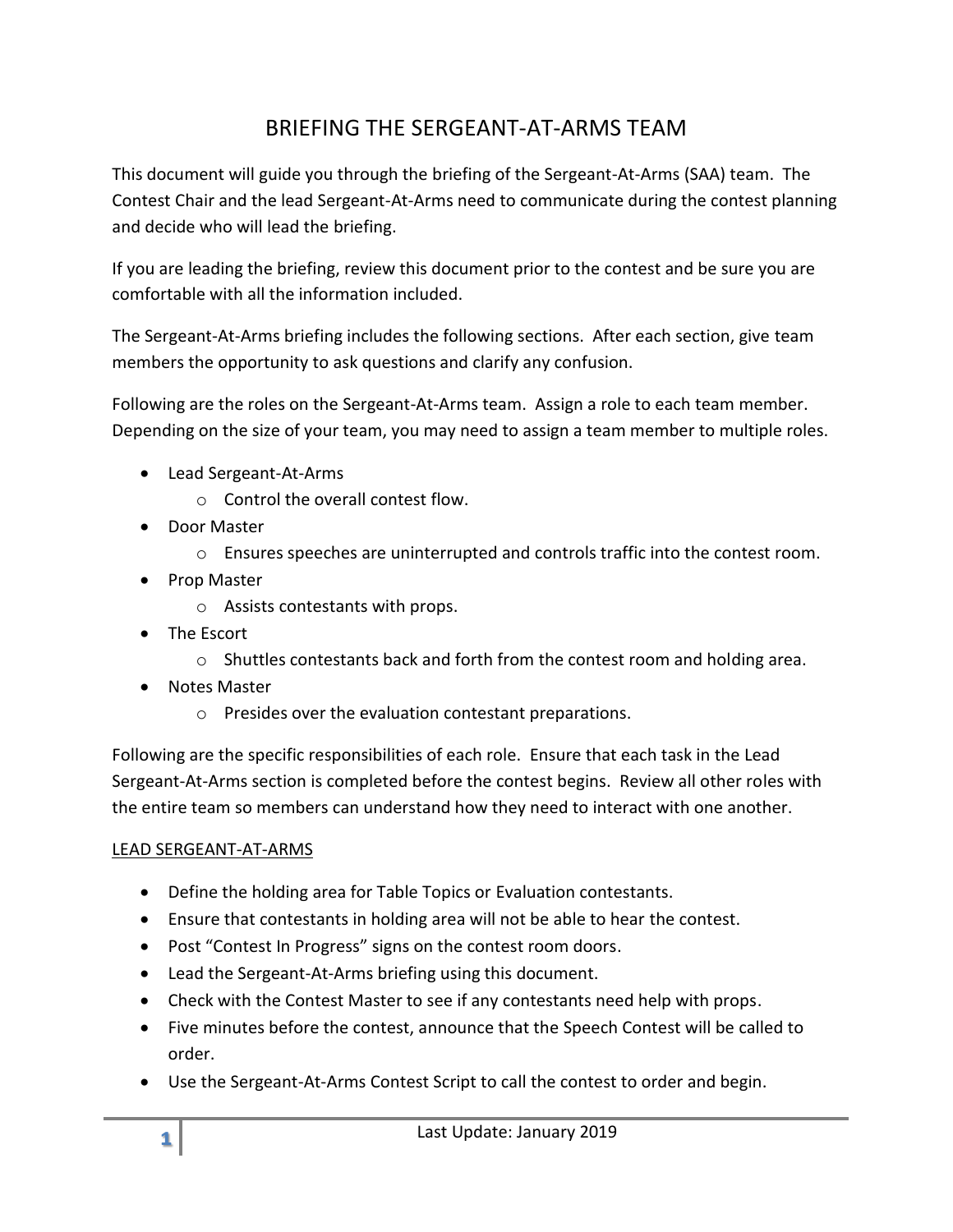## DOOR MASTER

- The Door Master role is required for all types of speech contests.
- Before the Contest Master is introduced, position yourself at the entry door. Remain there during the contestant speeches and times of silence. Do not allow anyone to enter or exit the contest room while contestants are speaking. People can enter and exit during the times of silence.
- [Table Topics and Evaluation Contests Only] Assist with the flow of contestants into the contest room. When a contestant speech has ended, signal The Escort to send the next contestant. When the contestant arrives at the entry door, ask the contestant to proceed to the staging area, or the sound station if lapel microphones are being used.

## PROP MASTER

- The Prop Master role is required for International and Humorous Speech contests only.
- Assist any contestants who need help arranging the props for their speeches. Props must be arranged during the minute of silence before the speech and removed during the minute of silence after the speech.
- During the contest, position yourself near the speaking area off to one side in a place where you are not conspicuous.

#### THE ESCORT

- The Escort role is required for Table Topics and Evaluation contests only.
- Escort the contestants out of the contest room before the speech contest begins.
- [Table Topics Only] When the Contest Master says, "The first contestant will now proceed to the staging area. The Sergeant-at-Arms will escort the remaining contestants out of the room", meet the contestants at the entry door and escort them out of the room.
- [Evaluation Only] When the Contest Master says, "Will the sergeant-at-arms please escort all of the contestants out of the room for the five minute preparation time?" meet the contestants at the entry door and escort them to the holding area where the contestants will prepare their evaluations.
- Collect phones from each contestant.
- Escort the contestants to the holding area.
- [Evaluation Only] When the five minute preparation time is over, stay with the contestants in the holding area.
- When the Door Master signals you to send another contestant, ask the next contestant to enter the contest room. Repeat the process for each contestant.
- When the Door Master signals you for the last contestant, escort that contestant to the contest room and then stay in the contest room.
- Return phones to each contestant after the contest has completed.